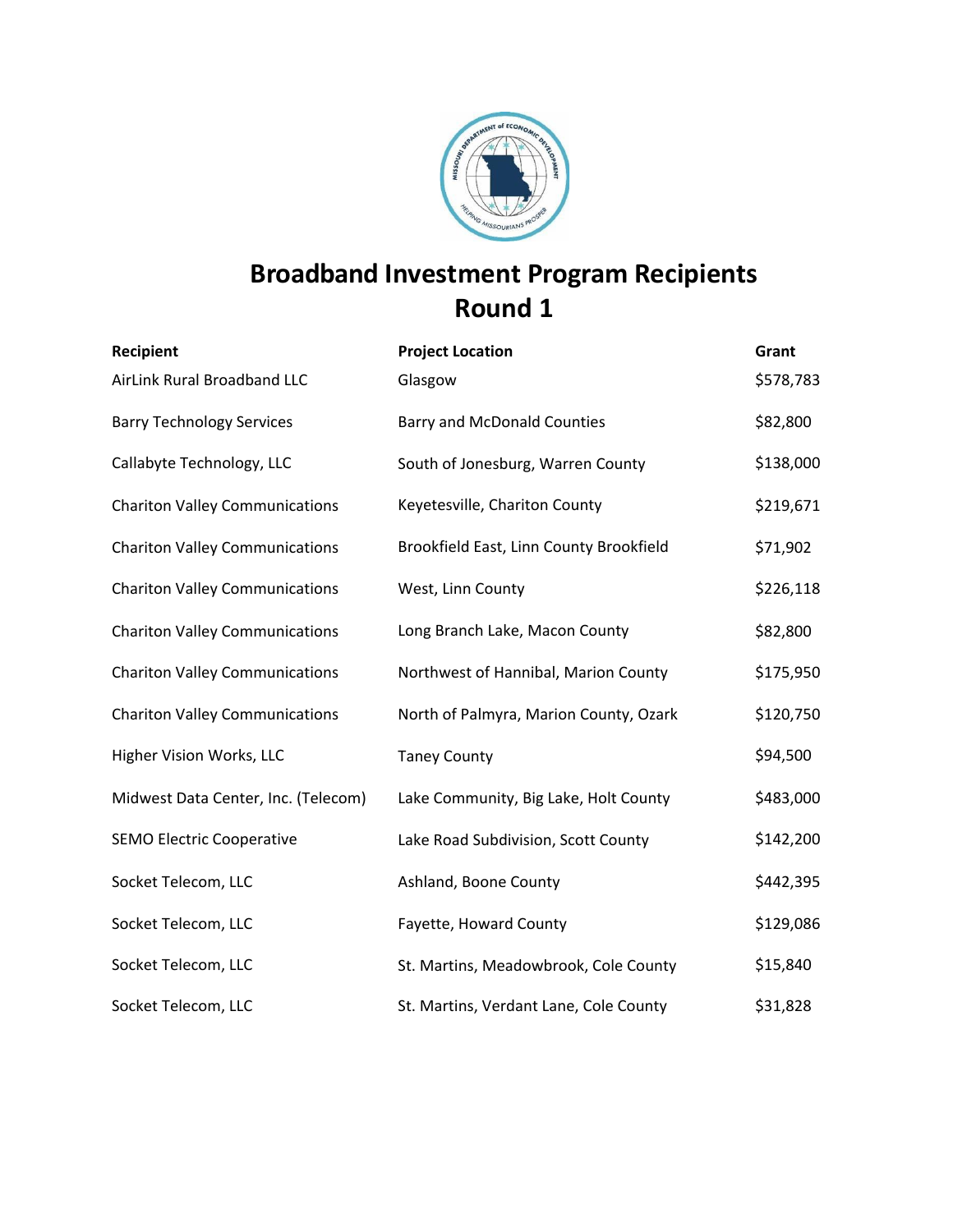

# **Broadband Investment Program Recipients Round 2**

| Recipient                        | <b>Project Location</b>                     | Grant       |
|----------------------------------|---------------------------------------------|-------------|
| <b>Boycom Cablevision</b>        | Foxwood Pointe, Poplar Bluff, Butler County | \$96,600    |
| <b>Boycom Cablevision</b>        | Remington Oaks, Poplar Bluff, Butler County | \$91,699    |
| Green Hills Telephone Company    | State Highway V, Gallatin, Daviess County   | \$6,900     |
| Liberty Link, LLC                | Holden, Johnson County                      | \$152,922   |
| <b>Mark Twain Communications</b> | Gorin, Southern Scotland County             | \$131,100   |
| Socket Telecom, LLC              | East Ashland, Boone County                  | \$81,063    |
| Socket Telecom, LLC              | Log Providence Road, Boone County           | \$12,889    |
| Socket Telecom, LLC              | North New Franklin, Howard County           | \$95,324    |
| Socket Telecom, LLC              | South Moberly, Randolph County              | \$56,921    |
| Socket Telecom, LLC              | St. Martins Project, Cole County            | \$12,672    |
| Socket Telecom, LLC              | St. Martins Expansion, Cole County          | \$106,866   |
|                                  | Awards Total - Round 1&2                    | \$3,882,030 |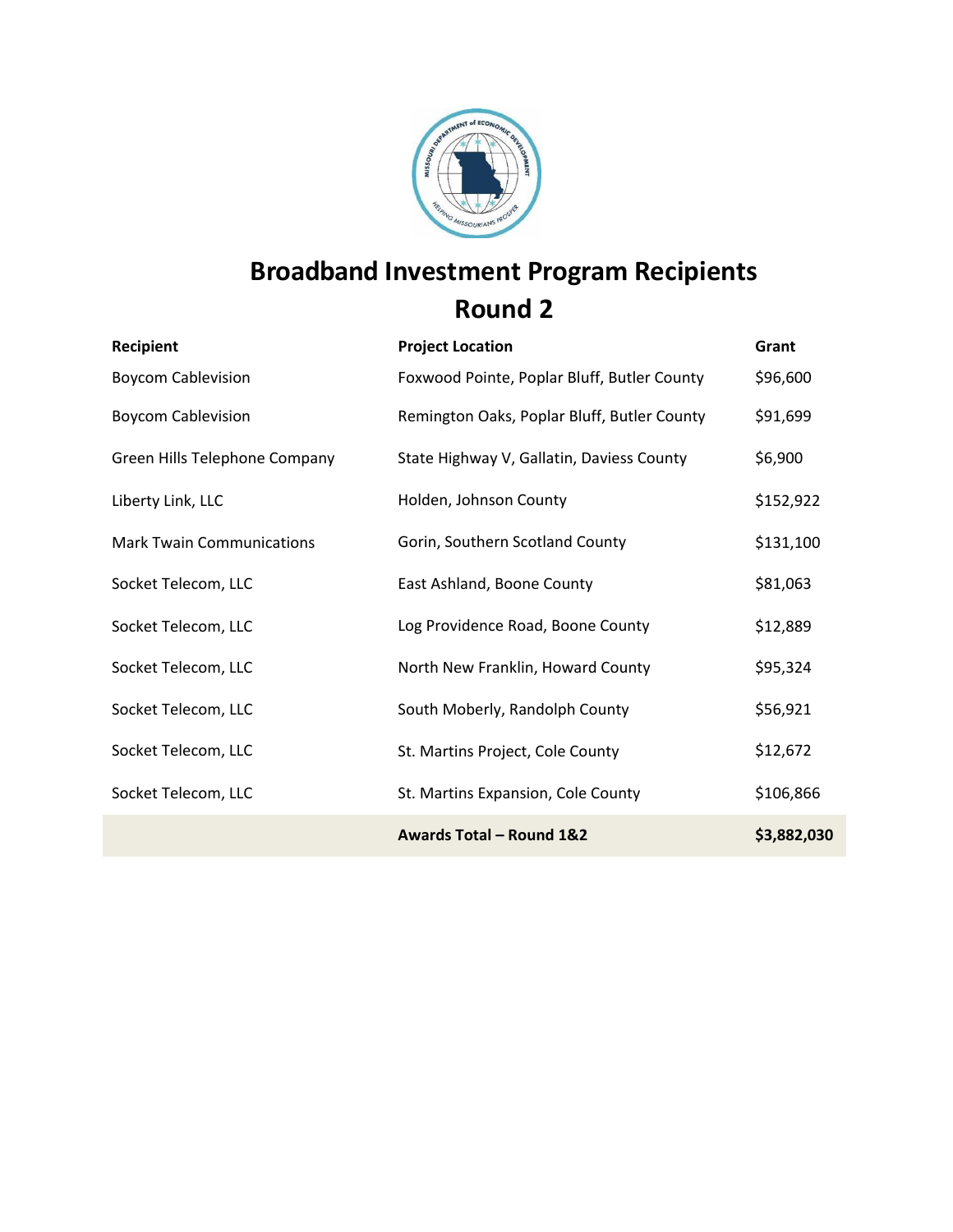

# **Missouri Emergency Investment Program - Project Descriptions**

# **Round 1**

# **AirLink Rural Broadband, LLC – Glasgow**

AirLink Rural Broadband, LLC will construct a fiber-to-the-home service in Glasgow with the assistance of \$578,783. This project will improve internet service to 400 households in Glasgow, and will enable delivery of broadband at speeds of at least 1 Gbps/100 Mbps to the city.

# **Barry Technology Services – Barry & McDonald Counties**

Barry Technology Services will expand broadband internet services at speeds up to 1 Gbps/1 Gbps in Barry County and McDonald County with the assistance of \$82,800. The project will connect 42 households with improved internet service.

## **Callabyte Technology, LLC – Warren County**

Callabyte Technology, LLC will construct fiber optic cable in western Warren County and south of Jonesburg with assistance of \$138,000, enabling up to 50 households to connect. Once construction is completed, residents in the project area will have access to 1 Gbps/1 Gbps fiber optic internet.

# **Chariton Valley Communications – Keyetesville**

Chariton Valley Communications Corporation will extend fiber-to-the-home service with the assistance of \$219,671 to connect up to 317 households in Keyetesville. The project will allow users access to 1 Gbps/1 Gbps service.

# **Chariton Valley Communications – Brookfield East Project**

Chariton Valley Communications Corporation will extend fiber-to-the-home service with the assistance of \$71,902 to connect up to 123 households on the east side of Brookfield. The project will allow users access to 1 Gbps/1 Gbps service.

# **Chariton Valley Communications – Brookfield West Project**

Chariton Valley Communications Corporation will extend fiber-to-the-home service with the assistance of \$226,118 to connect up to 232 households on the west side of Brookfield. The project will allow users access to 1 Gbps/1 Gbps service.

#### **Chariton Valley Communications – Long Branch Lake, Macon County**

Chariton Valley Communications Corporation will extend fiber-to-the-home service with the assistance of \$82,800 to connect up to 45 households near Long Branch Lake. The project will allow users access to 1 Gbps/1 Gbps service.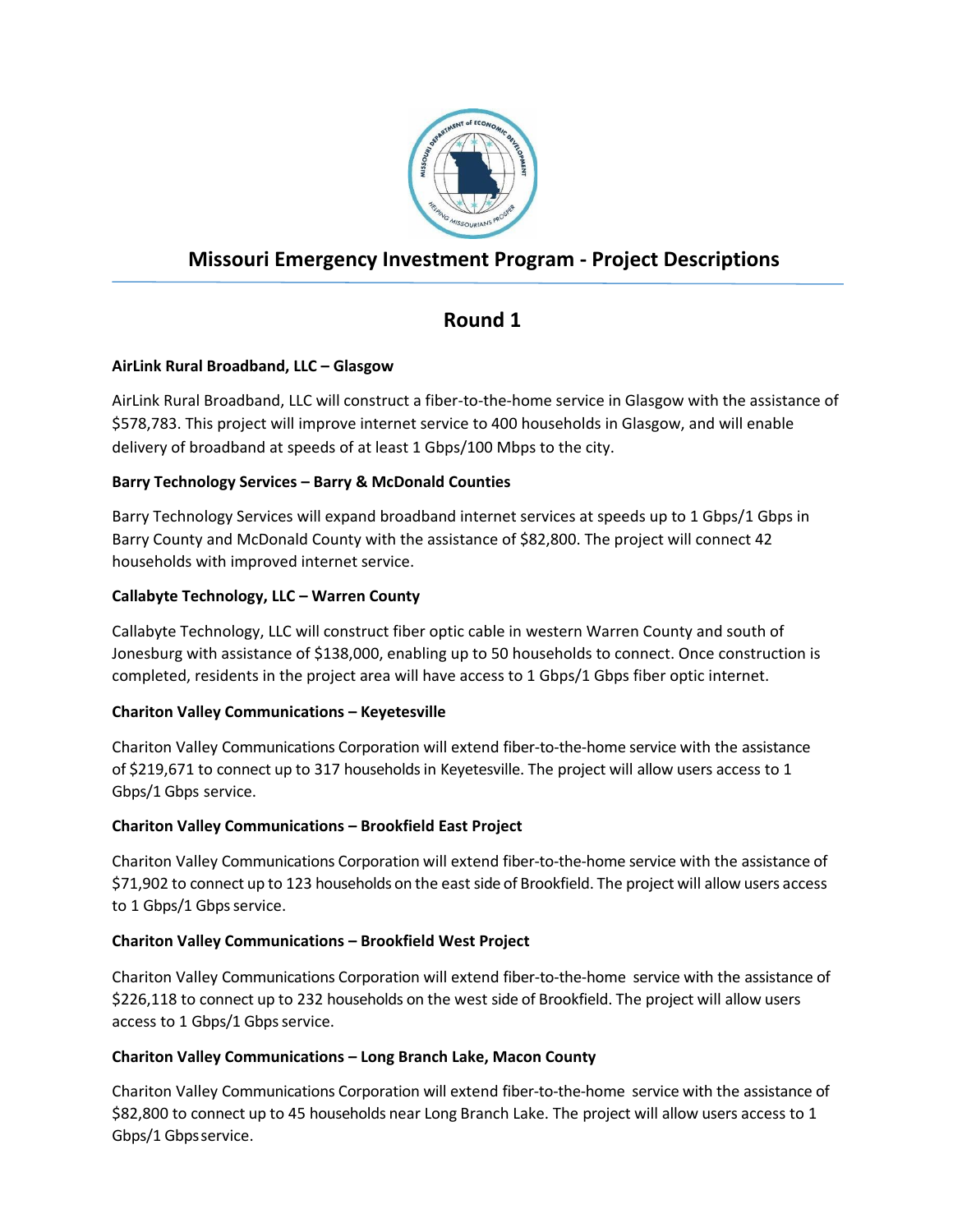## **Chariton Valley Communications – Northwest Hannibal**

Chariton Valley Communications Corporation will extend fiber-to-the-home service with the assistance of \$175,950 to connect up to 95 households northwest of Hannibal. The project will allow users access to 1 Gbps/1 Gbps service.

#### **Chariton Valley Communications – North Palmyra**

Chariton Valley Communications Corporation will extend fiber-to-the-home service with the assistance of \$120,750 to connect up to 86 households north of Palmyra. The project will allow users access to 1 Gbps/1 Gbps service.

#### **Higher Vision Works, LLC – Ozark & Taney County**

Higher Vision Works, LLC, a wireless internet service provider, will be able to accelerate their project in Theodosia (Ozark County) and Protem (Taney County) with the assistance of \$94,500. The project will extend 25 Mbps/3 Mbps internet service to 180 households in southwest Missouri.

#### **Midwest Data Center, Inc. – Big Lake, Holt County**

Midwest Data Center, Inc. will expand a fiber optic network to improve broadband services from the town of Craig to Big Lake in Holt County in the northwestern part of the state. The assistance of \$483,000 will assist in connecting 140 underserved households with up to 1 Gbps/1 Gbps service.

#### **SEMO Electric Cooperative – Scott County**

SEMO Electric Cooperative will expand high speed internet to the Lake Road Estates Subdivision and Highway 61 in rural Scott County. The assistance of \$142,200 will connect up to 60 households with 1 Gbps/1 Gbps internet.

#### **Socket Telecom, LLC – Ashland**

Socket Telecom, LLC will construct a fiber-to-the-premise network to an area southwest of Ashland with the assistance of \$442,395. The project will provide new access to 176 households. Once constructed, Socket will provide internet service at speeds up to 1 Gbps/100 Mbps.

#### **Socket Telecom, LLC – Fayette**

Socket Telecom, LLC will construct a fiber-to-the-premise network to the south-central part of Fayette with the assistance of \$129,086. The project will provide new access to 240 households. Once constructed, Socket will provide internet service at speeds up to 1 Gbps/100 Mbps.

#### **Socket Telecom, LLC – Meadowbrook neighborhood, St. Martins**

Socket Telecom, LLC will construct a fiber-to-the-premise network to the Meadowbrook neighborhood in St. Martins with the assistance of \$15,840. The project will provide new access to 9 households. Once constructed, Socket will provide internet service at speeds up to 1 Gbps/100 Mbps.

#### **Socket Telecom, LLC – Verdant Lane neighborhood, St. Martins**

Socket Telecom, LLC will construct a fiber-to-the-premise network to the Verdant Lane neighborhood in St. Martins with the assistance of \$31,828. The project will provide new access to 19 households. Once constructed, Socket will provide internet service at speeds up to 1 Gbps/100 Mbps.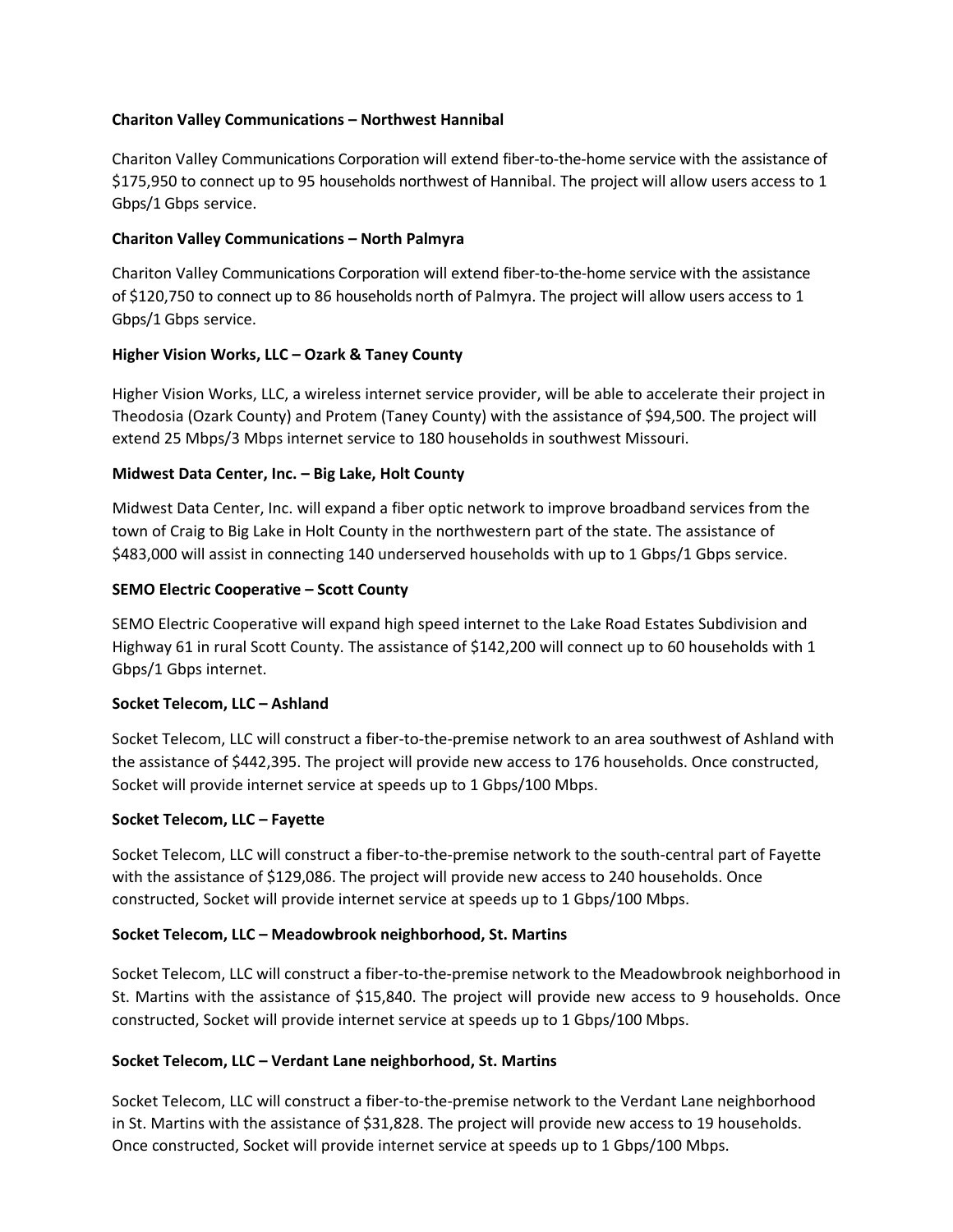

# **Missouri Emergency Investment Program - Project Descriptions**

# **Round 2**

## **Boycom Cablevision Inc. - Foxwood Pointe Neighborhood, Poplar Bluff, Butler County**

Boycom Cablevision Inc. will construct broadband internet to the Foxwood Pointe neighborhood in a rural, underserved area near Poplar Bluff in Butler County. This project will provide upgraded service with the assistance of \$96,600 to 28 households, at speeds of up to 1 Gbps download and 100 Mbps upload.

#### **Boycom Cablevision Inc. – Remington Oaks Neighborhood, Poplar Bluff, Butler County**

Boycom Cablevision Inc. will construct broadband internet to the Remington Oaks neighborhood in a rural, underserved area near Poplar Bluff in Butler County. This project will provide upgraded service with the assistance of \$91,699 to 27 households, at speeds of up to 1 Gbps download and 100 Mbps upload.

#### **Green Hills Telephone Company – Gallatin, Daviess County**

Green Hills Telephone Company will extend fiber-to-the-home service with the assistance of \$6,900 to connect up to 5 households near Gallatin in Daviess County. The project will allow users access to 1 Gbps symmetrical service.

# **Liberty Link, LLC- Holden and southern Johnson County**

Liberty Link, LLC will deploy a hybrid solution with fiber deployment in Holden and a fixed wireless solution to households within southern Johnson County with the assistance of \$152,922. The project will enable delivery of fiber broadband at speeds of 100 Mbps download and 20 Mbps upload to up to 97 households.

#### **Mark Twain Communications – Gorin and southern Scotland County**

Mark Twain Communications will deploy a hybrid solution with fiber-to-the-home in Gorin and a fixed wireless solution to households within southern Scotland County with the assistance of \$131,100. The project will enable delivery of fiber broadband at speeds of 100 Mbps download and 100 Mbps upload, the fixed wireless delivery will offer at least 35 Mbps download, and 12 Mbps upload to up to 178 households.

#### **Socket Telecom, LLC – East Ashland**

Socket Telecom, LLC will construct a fiber-to-the-home network to an area east of Ashland with the assistance of \$81,063. The project will provide new access to 35 households. Once constructed, Socket will provide internet service at speeds up to 1 Gbps download and 100 Mbps upload.

#### **Socket Telecom, LLC – Log Providence Road**

Socket Telecom, LLC will construct a fiber-to-the-home network to a neighborhood on Log Providence Road in Boone County with the assistance of \$12,889. The project will provide new access to 9 households. Once